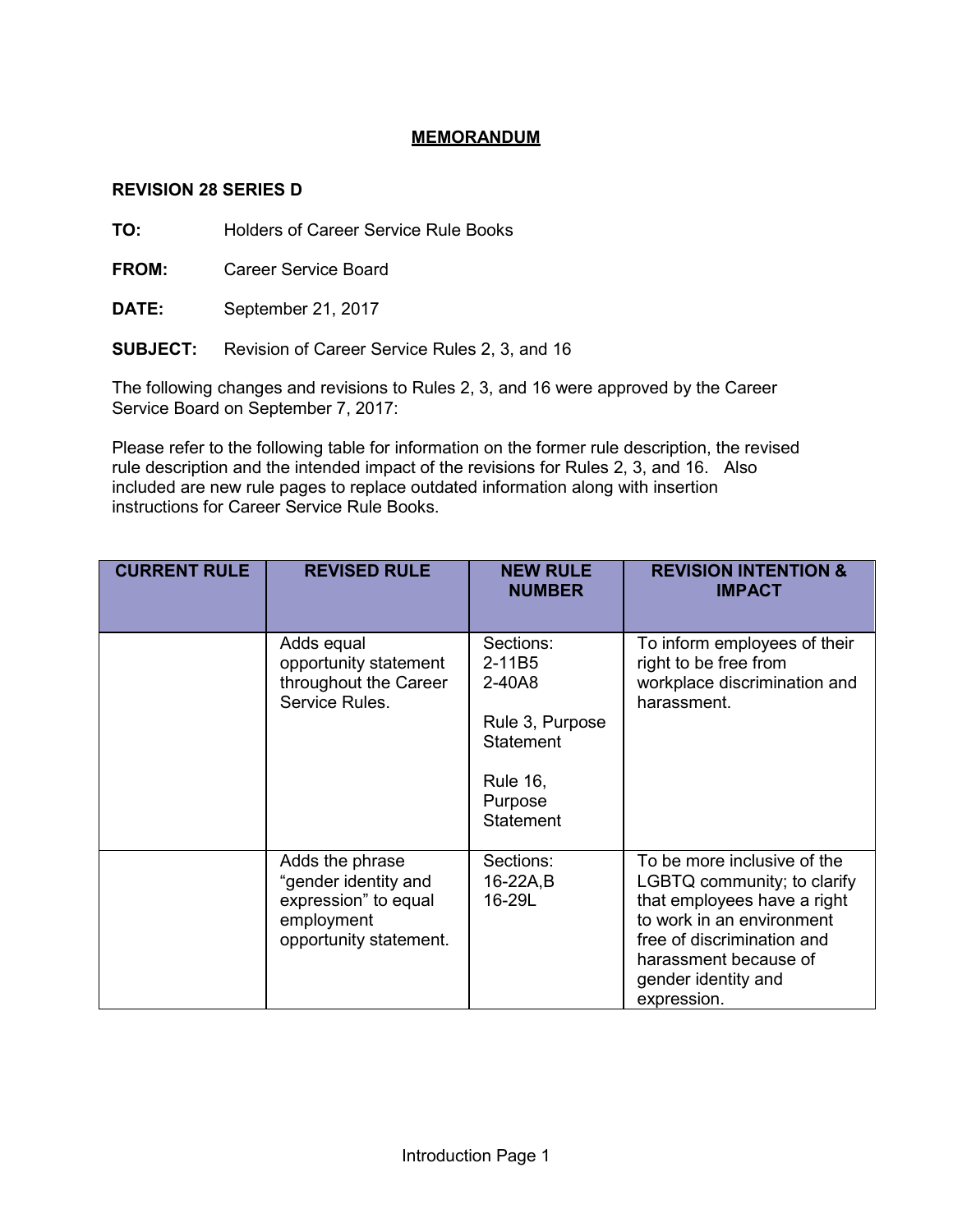|         | <b>Page Number</b> | <b>Issuance Dates</b> |
|---------|--------------------|-----------------------|
| Remove: |                    |                       |
|         | $2 - 1$            | October 7, 2016       |
|         | $2 - 7$            | October 7, 2016       |
|         | $3 - 1$            | January 3, 2017       |
|         | $16 - 1$           | February 12, 2016     |
|         | $16 - 3$           | February 12, 2016     |
|         | $16-9$             | February 12, 2016     |
|         |                    |                       |

|                      | <b>Page Number</b> | <b>Issuance Dates</b> |
|----------------------|--------------------|-----------------------|
| <b>Replace with:</b> |                    |                       |
|                      | $2 - 1$            | September 21, 2017    |
|                      | $2 - 7$            |                       |
|                      | $3 - 1$            |                       |
|                      | $16-1$             |                       |
|                      |                    |                       |
|                      | 16-3<br>16-9       |                       |
|                      |                    |                       |

# **PLEASE INSERT IN YOUR RULE BOOK AS SOON AS POSSIBLE. THANK YOU.**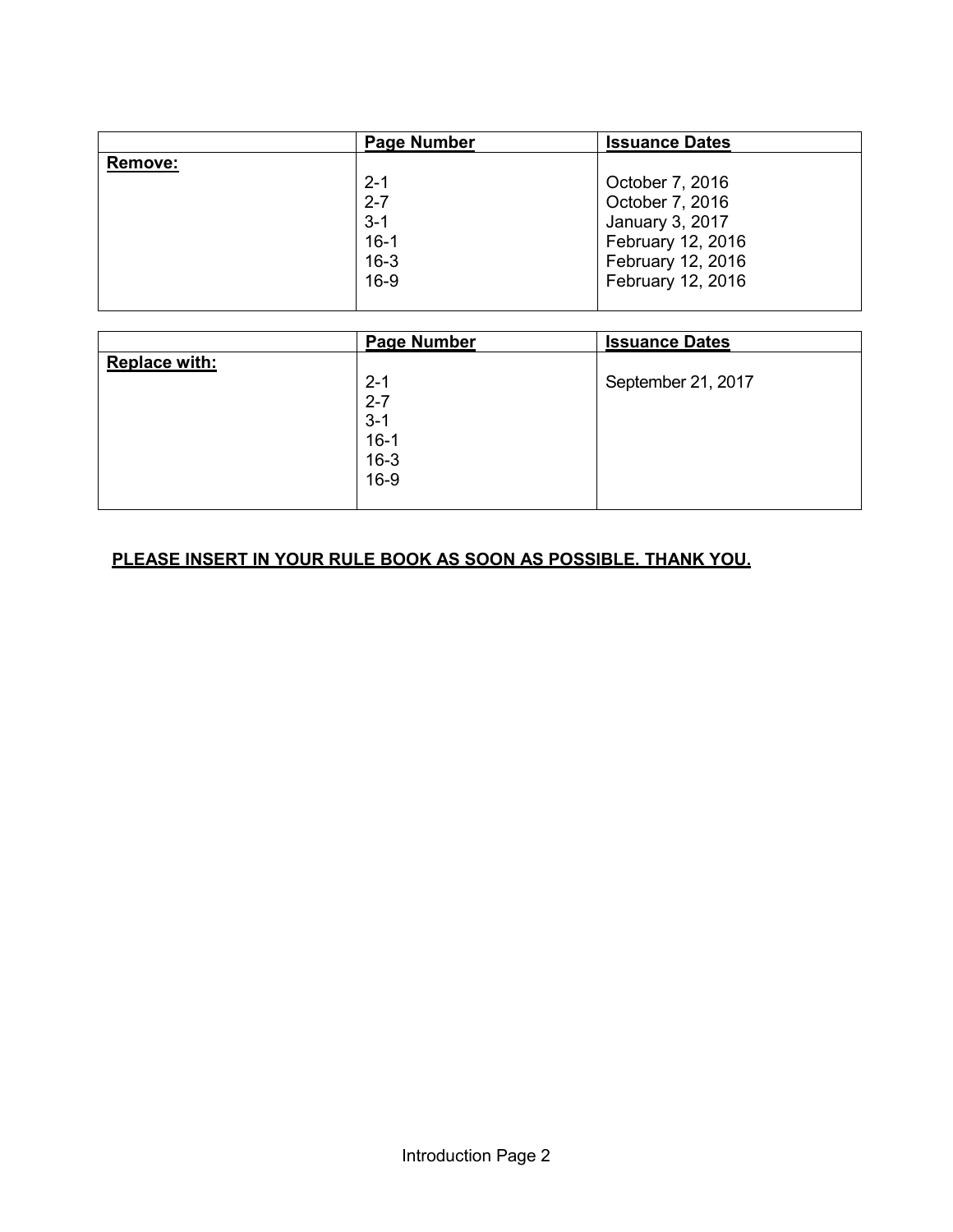### **RULE 2 CAREER SERVICE BOARD**

### Purpose statement:

The purpose of this rule is to establish how the Career Service Board ("Board") carries out its duties as provided for under the authority of the City Charter § 9.1.1 and Chapter 18 of the Denver Revised Municipal Code.

### Section 2-10 Career Service Board

- 2-11 Officers and Duties
- A. Duties and Organization of the Board:
	- 1. The five-member Board shall foster and maintain a merit-based personnel system for the Career Service and shall be committed to equal employment opportunity in accordance with the City Charter and the Denver Revised Municipal Code. The Board shall carry out all other duties delegated by the Denver Revised Municipal Code.
	- 2. The Board's primary functions are to oversee the Office of Human Resources ("OHR"), oversee the Career Service Hearing Office, and serve as a quasi-judicial body to decide appeals of decisions of the Career Service Hearing Officers ("Hearing Officers").
	- 3. The Board shall have two Co-Chairpersons who shall be elected on an annual basis from the members of the Board.
- B. The Board is responsible for adopting, administering and enforcing rules necessary to foster and maintain this merit-based personnel system including, but not limited to rules providing:
	- 1. For the conduct of competitive examinations of competence (Rule 3 **RECRUITMENT AND SELECTION**);
	- 2. That appointments and promotions of employees in the Career Service shall be made on the basis of merit and ability (Rule 3 **RECRUITMENT AND SELECTION**);
	- 3. For probationary periods (Rule 5 **APPOINTMENTS AND STATUS**);
	- 4. For like pay for like work and for the payment of generally prevailing compensation and benefits to Career Service employees (Rule 7 **CLASSIFICATION AND COMPENSATION**);
	- 5. For equal employment opportunity without regard to race, color, religion, national origin, sex, sexual orientation, gender identity and expression, disability, genetic information, military status, age, marital status, political affiliation, or any other status protected under federal, state and/or local law (see Rule 16 **CODE OF CONDUCT AND DISCIPLINE**) (Revised September 21, 2017; Rule Revision Memo 28D);

Page issuance date: September 21, 2017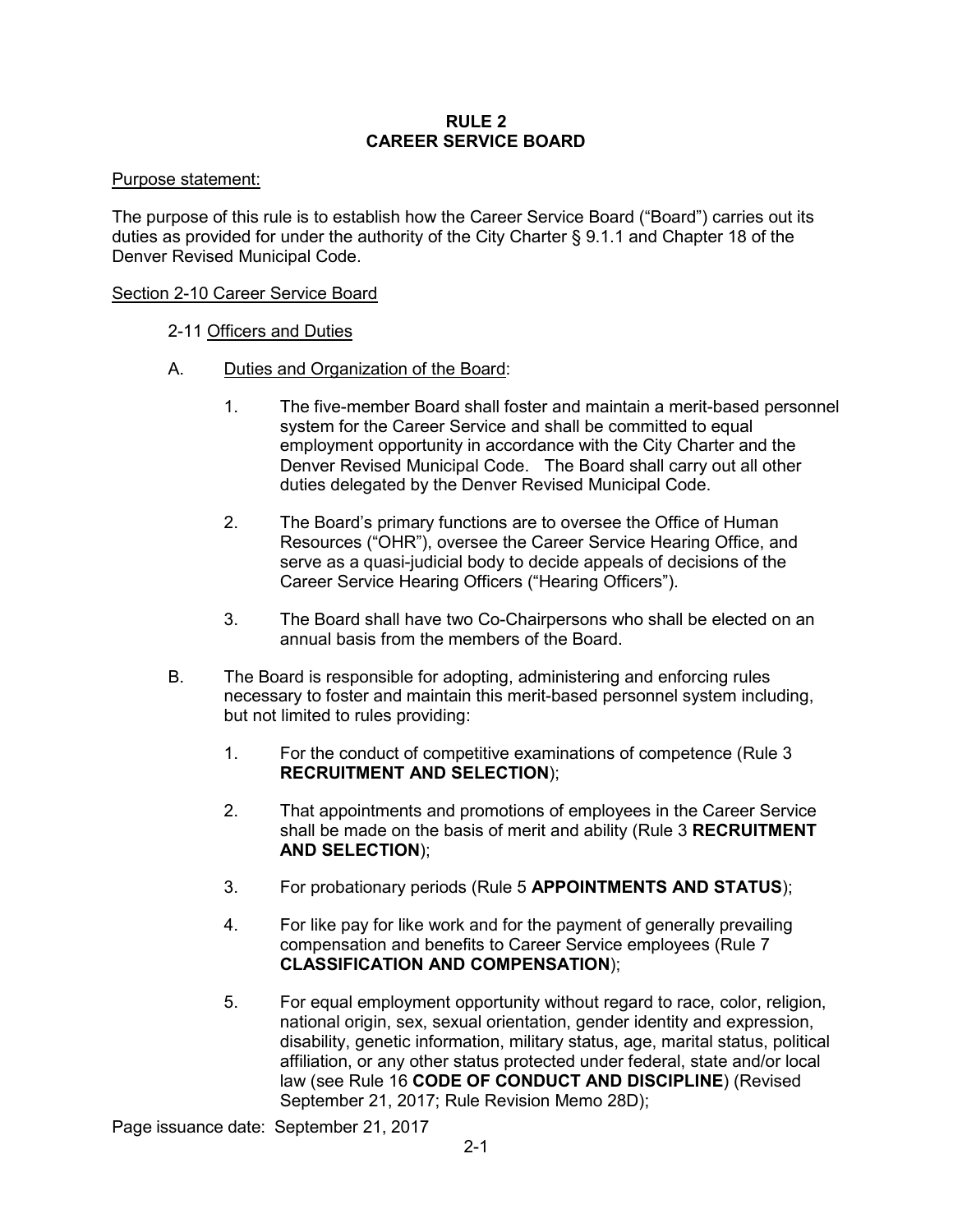- 2. Proceedings of a mandatory hearing shall be recorded, but need not be transcribed unless required in litigation. If a transcript is required, the party requesting the transcript shall pay the costs.
- 3. At the discretion of the Board, hearings may be continued for good cause.

# Section 2-40 OHR Executive Director

A. Powers and Duties:

The OHR Executive Director shall serve at the pleasure of the Board, report directly to the Board, and perform all duties and responsibilities as directed by the Board, including those contained in these Rules, and as delegated by the Denver Revised Municipal Code. In addition, the OHR Executive Director's powers and duties are:

- 1. To interpret and enforce the Rules adopted by the Board in such a manner as to promote and maintain the principles of a merit-based personnel system and the just, speedy and effective resolution of disputes (Revised January 22, 2010; Rule Revision Memo 44C);
- 2. To prepare and administer examinations, determine qualifications of applicants, establish eligible lists and refer eligible applicants to appointing authorities to fill vacancies;
- 3. To establish and maintain a roster of all Career Service employees;
- 4. To establish and maintain such records, forms and procedures as necessary to control personnel actions;
- 5. To consider reasonable suggestions from appointing authorities, the public, and employees or their representatives, pertaining to any phase of the personnel program;
- 6. To delegate to a designee such duties as, in his/her opinion are appropriate, unless otherwise specifically provided in these rules;
- 7. To administer the Education Refund Program in accordance with the Denver Revised Municipal Code; and
- 8. To perform such other duties as may be necessary to foster and maintain a merit-based personnel system for the Career Service, further equal employment opportunity for all employees and applicants without regard to race, color, religion, national origin, sex, sexual orientation, gender identity and expression, disability, genetic information, military status, age, marital status, political affiliation, or any other status protected under federal, state and/or local law, or otherwise ensure the efficient operation of OHR. (Revised September 21, 2017; Rule Revision Memo 28D)
- B. Normal Working Hours:

Page issuance date: September 21, 2017 The OHR Executive Director shall keep the OHR open for business from 8:00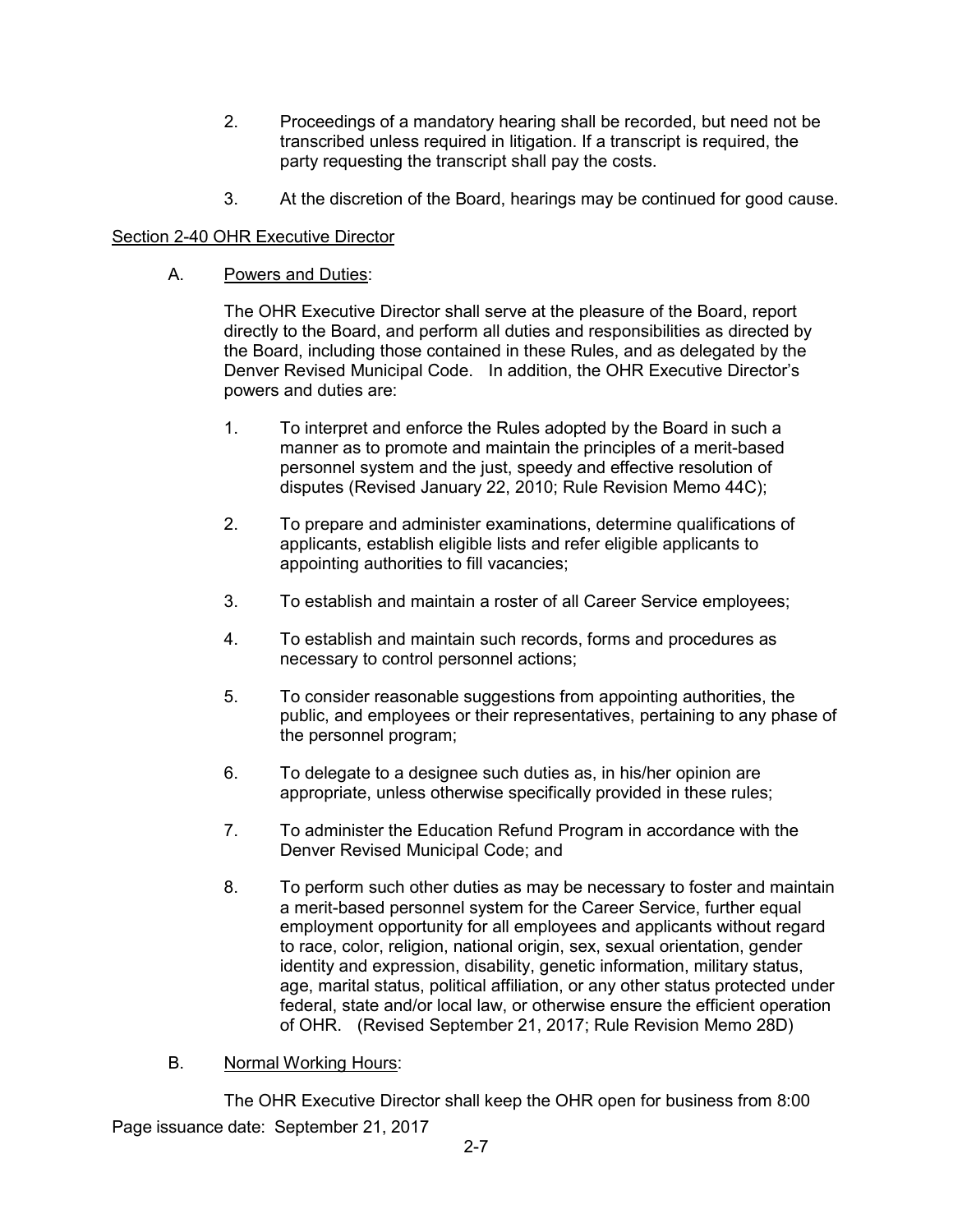# **RULE 3 RECRUITMENT AND SELECTION**

(Revised January 3, 2017; Rule Revision Memo 23D)

#### Purpose statement:

The purpose of this rule is to provide policy and practices for an efficient and consistent competitive hiring process that promotes equal employment opportunity without regard to race, color, religion, national origin, sex, sexual orientation, gender identity and expression, disability, genetic information, military status, age, marital status, political affiliation, or any other status protected under federal, state and/or local law and a highly productive, engaged workforce. (Revised September 21, 2017; Rule Revision Memo 28D)

As defined in the City Charter, the Office of Human Resources (OHR) oversees and administers hiring principles and practices, made on the basis of merit and ability for all Career Service system jobs.

Career Service employees have a right to work in an environment free of discrimination and harassment because of any status protected by federal, state or local laws (see Rule 16 **CODE OF CONDUCT AND DISCIPLINE**).

#### Section 3-5 Accommodation Pursuant to the Americans with Disabilities Act (ADA)

Upon request, the OHR will work with a qualified individual with a disability, as defined in the ADA, in a good faith effort to make necessary reasonable accommodations related to the application, assessment, test, interview, and any other aspect of the hiring process. A documented medical need for accommodation, prepared and signed by a health care provider, may be required.

## Section 3-10 Definitions

- A. Agency Hiring Authority: The person in an agency or department who is responsible for the final hiring decision.
- B. Agency Hiring Manager: The person in an agency or department who is the primary contact for the OHR throughout the recruit-to-hire process.
- C. Applicant: The person who submits an application for employment in the City's applicant tracking system.
- D. Assessment: A tool to measure competencies and work behaviors that predict successful performance on the job such as customer focus and reliability.
- E. Candidate: The applicant who meets qualifications and is referred by OHR to an Agency Hiring Authority and/or Hiring Manager for review and consideration for a job opening.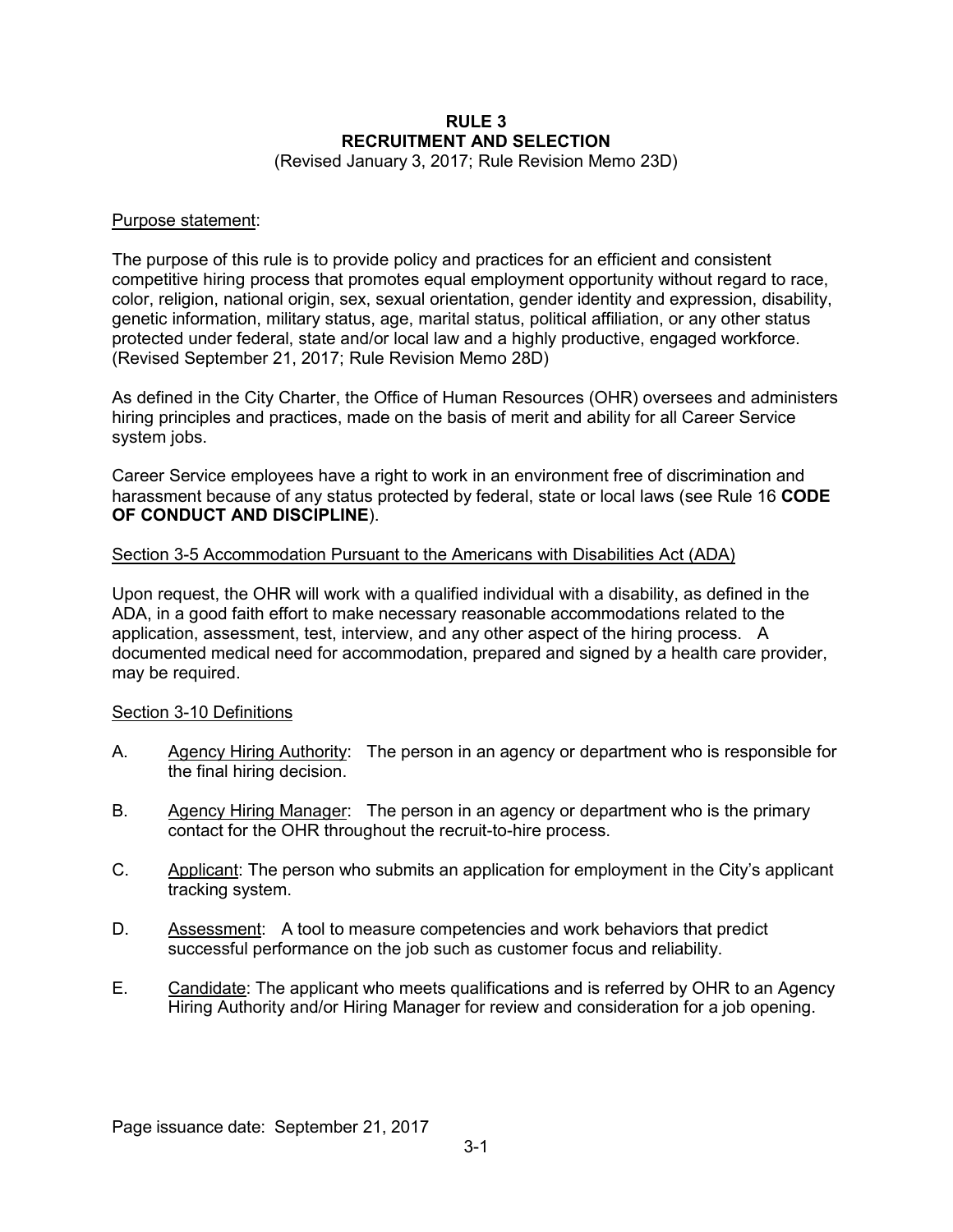# **RULE 16 CODE OF CONDUCT AND DISCIPLINE**

(Revised February 12, 2016; Rule Revision Memo 18D)

#### Purpose statement:

The purpose of this rule is to provide Career Service employees clear expectations for their conduct in an effort to maintain the public trust; to promote both public and workplace safety; to promote equal employment opportunity without regard to race, color, religion, national origin, sex, sexual orientation, gender identity and expression, disability, genetic information, military status, age, marital status, political affiliation, or any other status protected under federal, state and/or local law; and to establish a progressive discipline process that is governed by the principles of due process, personal accountability, reasonableness and sound business practice. This rule contains information on the following topics:

- A. Delegation of authority
- B. Compliance with Code of Ethics and Executive Orders
- C. Harassment and discrimination
- D. Employee responsibility to report charges, convictions, and nolo contendere pleas
- E. Use of City facilities
- F. Political activities
- G. Employee organization and representation
- H. Recording devices in the workplace
- I. Grounds for discipline
- J. Investigatory leave
- K. Disciplinary process

(Revised September 21, 2017; Rule Revision Memo 28D)

#### Section 16-10 Service of Written Notice and Computation of Time

A. Written notices required to be served on an employee under this Rule 16 shall be served on the employee either in person with a certificate of hand delivery; by first class U.S. mail, with a certificate of mailing to the employee's last known address; or by e-mail if the employee requests service by e-mail in writing.

Page issuance date: September 21, 2017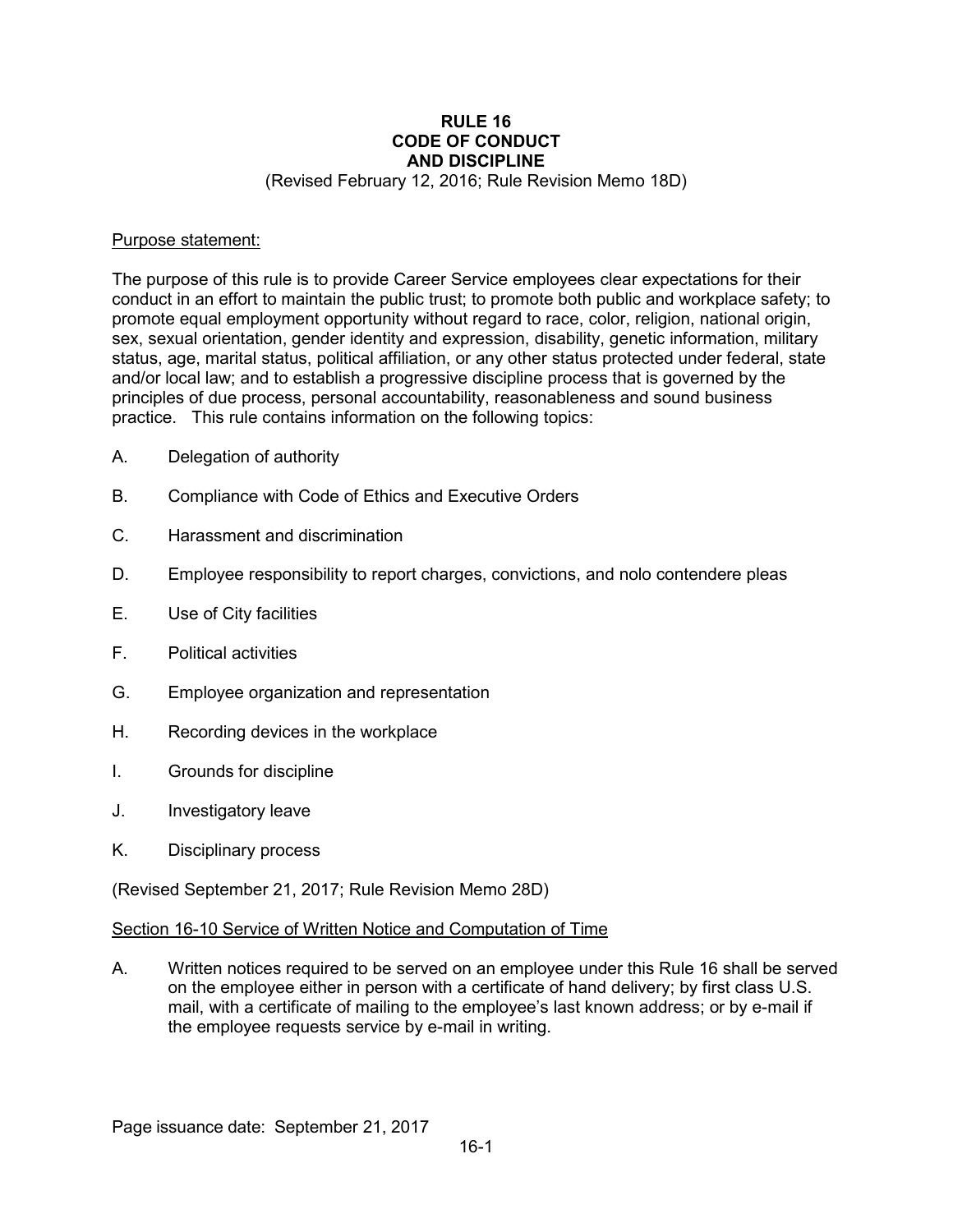- 4. Any Executive Orders governing employee conduct including, but not limited to:
	- a. Executive Order No. 16 Use of Electronic and Communication Devices and Services Sets terms of employee use of computers, cell phones, Internet and e-mail.
	- b. Executive Order No. 55 Department Information Centers Regulates employee use of bulletin boards.
	- c. Executive Order No. 94 City and County of Denver Alcohol and Drug Policy Covers testing, training and discipline regarding employee drug and alcohol use.
	- d. Executive Order No. 112 Violence in the Workplace Defines improper behavior, establishes management responsibility, and discipline.

16-22 Harassment and Discrimination (Revised September 21, 2017; Rule Revision Memo 28D)

A. Career Service employees have a right to work in an environment free of discrimination and harassment because of the employee's race, color, religion, national origin, sex, sexual orientation, gender identity and expression, disability, genetic information, military status, age, marital status, political affiliation, or any other status protected under federal, state, and/or local law.

## B. Types of Harassment

Harassment because of race, color, religion, national origin, sex, sexual orientation, gender identity and expression, disability, genetic information, military status, age, marital status, political affiliation, or any other status protected under federal, state, and/or local law, includes but is not limited to:

- 1. Verbal conduct such as epithets, derogatory comments, slurs, unwanted sexual advances, invitations, or comments;
- 2. Visual conduct such as derogatory posters, photographs, cartoons, drawings, or gestures;
- 3. Physical conduct such as assault, unwanted touching, blocking normal movement, or interfering with work directed at an employee because of the employee's sex, race, or other protected basis; and
- 4. Threats or demands to submit to sexual requests in order to keep a job or avoid some other loss, and offers of job benefits in return for sexual favors.

Page issuance date: September 21, 2017